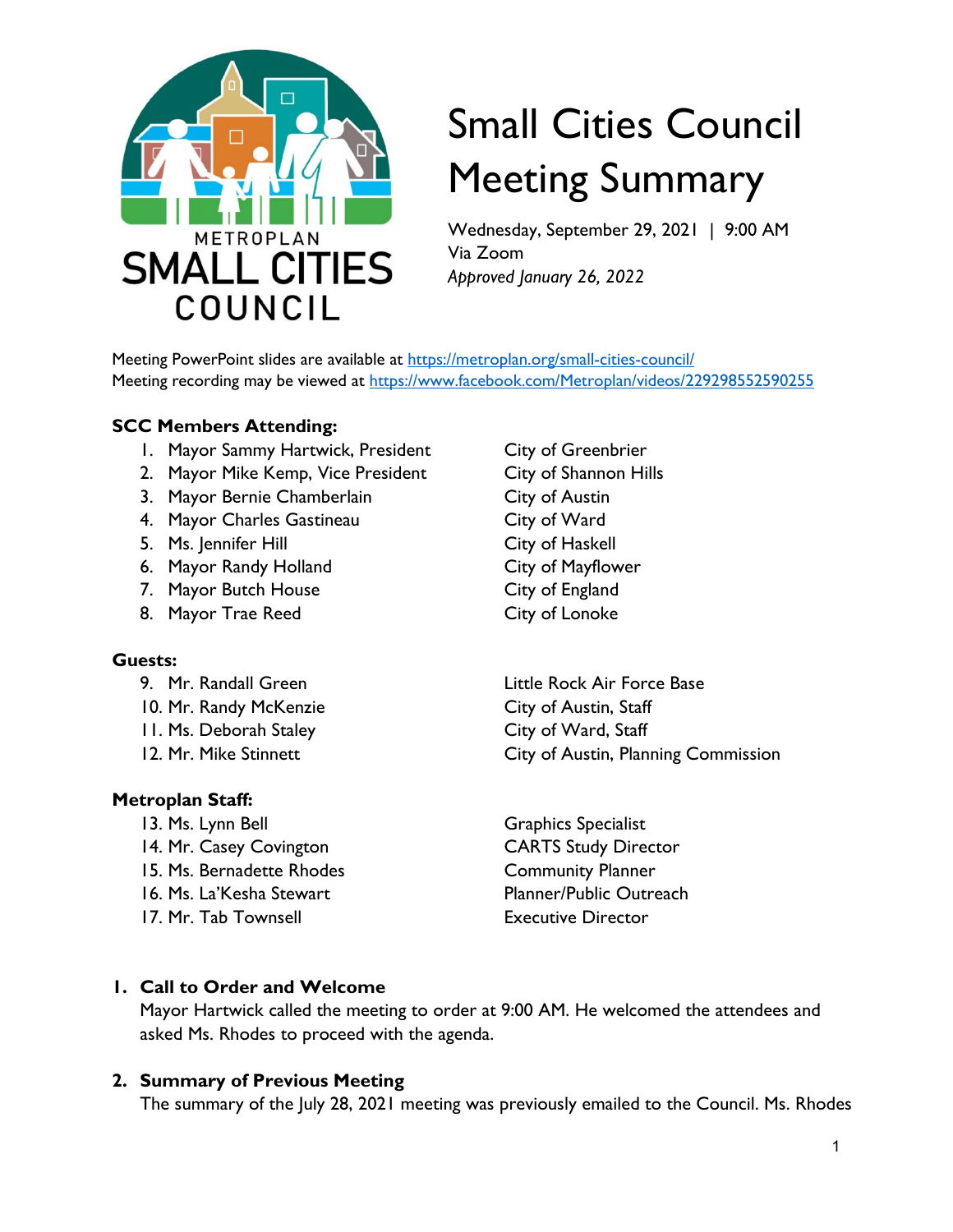asked for comments or corrections. There were none.

**MOTION** by Jennifer Hill, **SECONDED** by Mayor Kemp, to approve the summary of the July 28, 2021 meeting as presented. **PASSED**

#### **3. Introductions and Announcements**

Ms. Rhodes asked attendees to share announcements and any recent decisions about spending their American Rescue Plan funding.

Ward: Mayor Hartwick offered his best wishes to Mayor Gastineau for the Ward police officer who was injured while assisting with a car accident. Mayor Gastineau reported that the officer was recovering in a rehab center in Lonoke. He also shared that Ward had lost a Councilmember, Steve Rummel, to Covid, and that another Councilmember had recently resigned.

Lonoke: Mayor Reed asked whether any other cities were considering using American Rescue Plan funding for premium pay for workers, and what type of formula other cities are using to calculate premium pay. Lonoke is currently exploring options and seeking advice from the Arkansas Municipal League on guidelines for using ARPA funds for premium pay. Lonoke is a past ARC grant recipient and has already invested heavily in its water, sewer and broadband infrastructure.

Shannon Hills: Mayor Kemp indicated that Shannon Hills is not planning premium pay.

#### **4. Census Briefing**

Metroplan Senior Planner, Jonathan Lupton, provided a briefing on the 2020 Census results with a focus on small cities in central Arkansas.

As usual for this region, the small cities grew faster than the regional average, though the growth rate slowed to less than half its past growth rate in the past decade. Mr. Lupton highlighted 12 cities: Alexander, Austin, Greenbrier, Guy, Haskell, Lonoke, Mayflower, Shannon Hills, Vilonia, Ward, Wooster, and Wrightsville.

Many of these cities are along the outside edges of the region and share similar demographics. Three notable exceptions are Alexander, Shannon Hills, and Mayflower, which are each located between two larger cities within the region and also share similar demographics that are different from the outer-edge cities.

The average population size of these 12 cities is 3,400, with Ward being the largest and Guy the smallest. Most are gaining population, but not all. The cities with highest population gains were Ward, Austin, Shannon Hills, and Greenbrier. Haskell, Mayflower, and Wrightsville lost population since the 2010 Census. Mr. Lupton noted that some of the communities that lost population have significant institutional populations. He also noted that population change is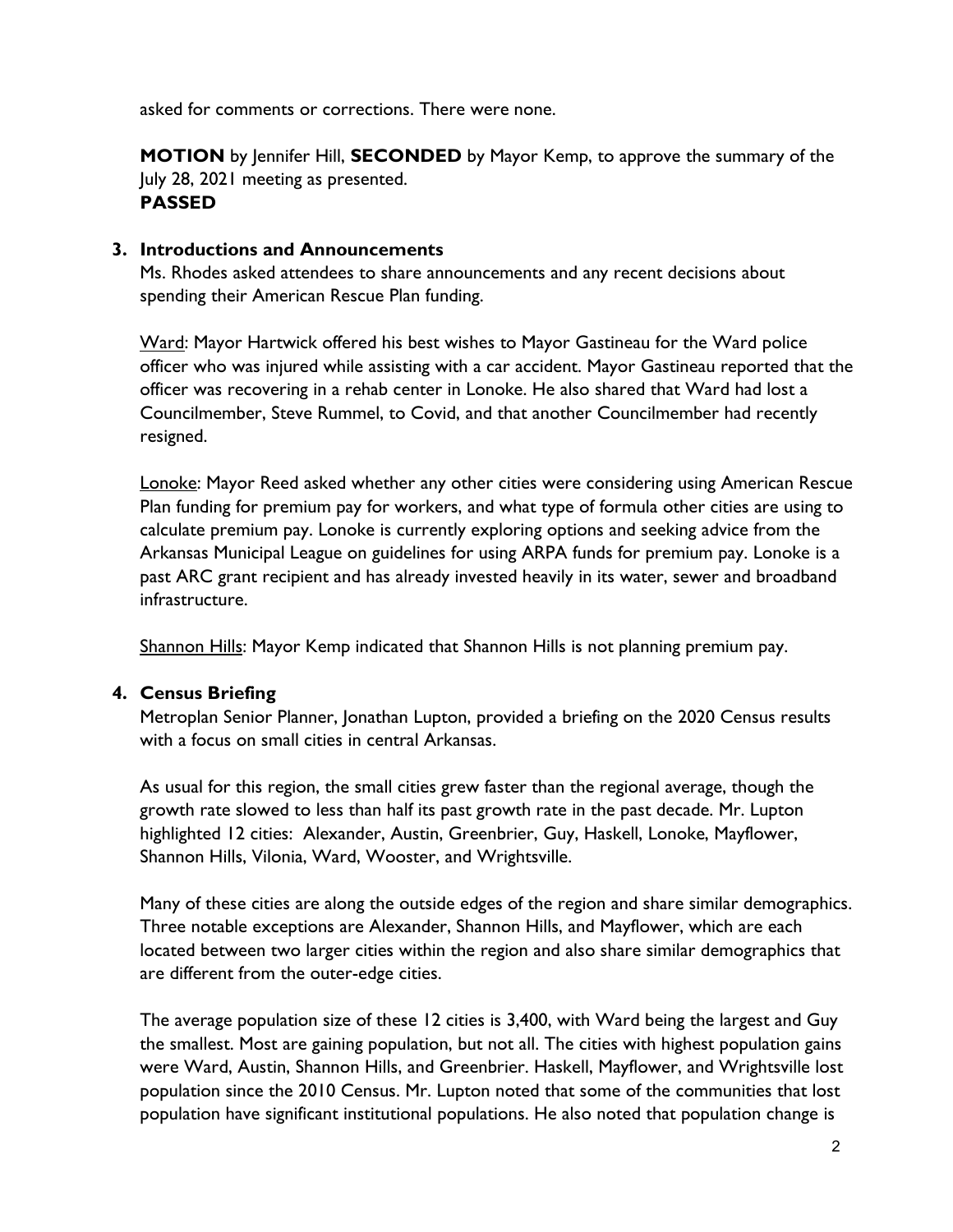not equal to housing change. In some cities, housing is added but individuals per household could go down. That national average is 2.6 people per household. The central Arkansas average is 2.4, Small cities have above average household size at 2.7 people per household.

A large change in the past decade has occurred in the racial and ethnic demographics of small cities. They are still less diverse than the Little Rock MSA (Metropolitan Statistical Area) as a whole, with small cities' Black populations coming in under the national average at 12.3%, while the Little Rock MSA's Black population exceeds the national average at 23.2%. The percentage of people identifying as 2 or more races grew rapidly across the MSA, including in small cities. There was a 27% growth in small cities' Black populations compared to the 2010 Census. Shannon Hills had the largest percentage growth in its Black population. Alexander and Wrightsville are majority minority communities, with Alexander having a high Latino population.

Population density, which plummeted between 1970 and 2000, has begun increasing again since the 2000 Census. Small cities' population density rose by 11.3% 2010-2020, much more than the region's overall increase of 5.8%. Mr. Lupton commented that the increase in population density may be a benefit to small cities because it decreases the cost of service delivery, such as roads, wastewater, and drainage. He referred to the metric of households per street-mile, which can be an indicator of a city's fiscal stability. Shannon Hills scored the highest in this metric with 70 households per street-mile.

Mr. Lupton referred attendees to Metroplan's Census fact sheets for each city, which are available on Metroplan's website at [www.metroplan.org/census-data.](http://www.metroplan.org/census-data) The UALR State Data Center is another helpful resource. Mr. Lupton also welcomed questions via email to [jlupton@metroplan.org.](mailto:jlupton@metroplan.org)

The slides from this briefing are available within the meeting PowerPoint at [https://metroplan.org/wp-content/uploads/2021/09/SCC-Presentation\\_9-29-21.pdf](https://metroplan.org/wp-content/uploads/2021/09/SCC-Presentation_9-29-21.pdf) 

## **5. Metroplan Update**

Redistricting Reminders

- Alexander, Guy, Lonoke, and Wrightsville received updated ward boundary maps from Metroplan
- Lonoke has the map on the November Council agenda for November. Mayor Reed expressed his gratitude
- Mayor Kemp reported that Shannon Hill's updated ward map was approved at the September Council meeting and was a smooth process. He said Metroplan was instrumental and encouraged other cities to use its services.
- Mayor Gastineau reported that Ward's map was adopted in September and it was a smooth process. He also expressed his gratitude.
- Ms. Rhodes encouraged cities to contact Metroplan if assistance is needed with redistricting. Metroplan's GIS staff is also working on school board zone maps for several districts which are required to divide the district into zones as a result of their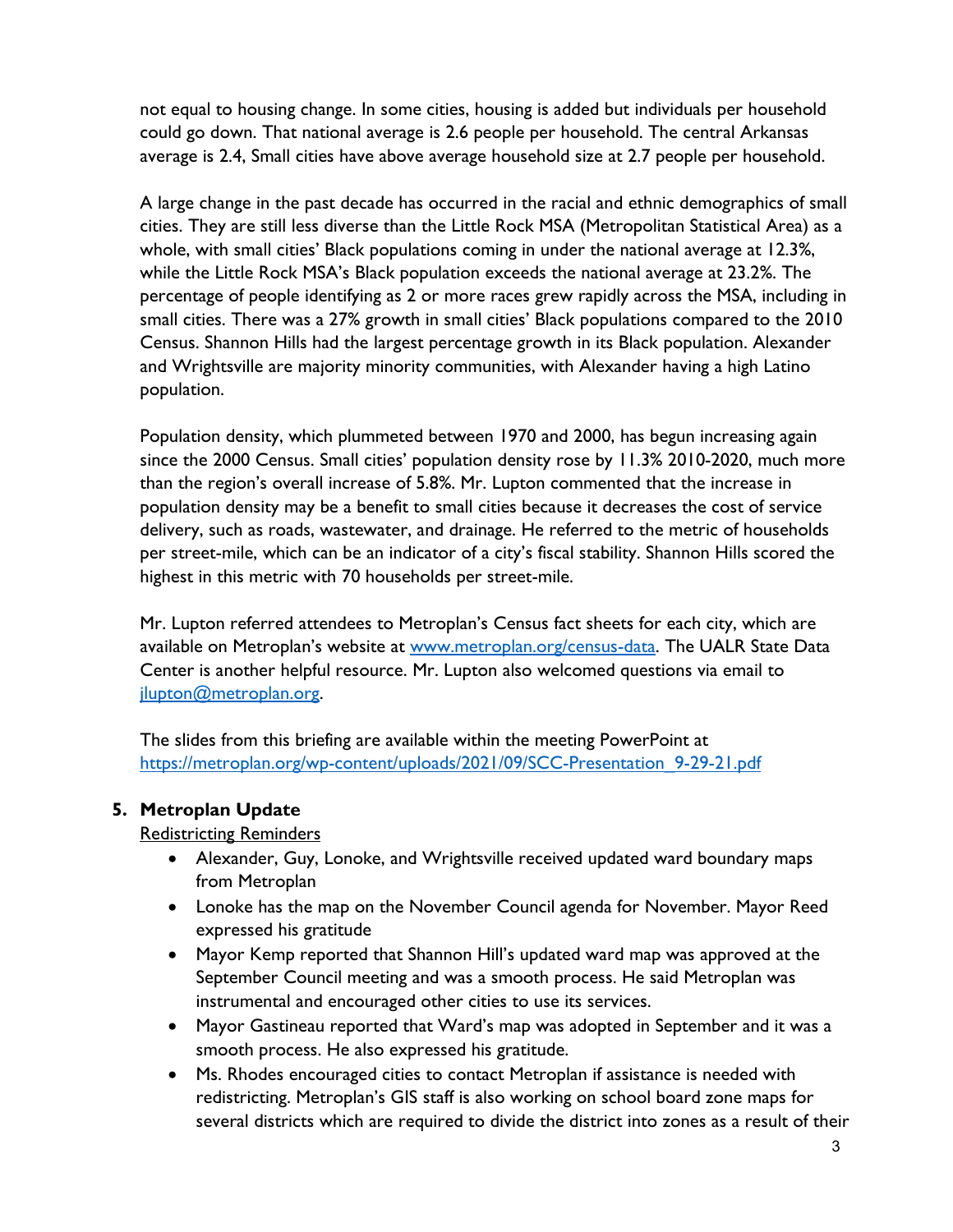2020 Census numbers and increases in minority populations.

Northwest Arkansas Study Tours

- Mr. Townsell has been working with larger cities to put together entire 12-person tours by themselves and is now working with cities and counties to put together composite tours with combining several cities and counties, ideally from similar parts of the region.
- Tours will be scheduled for the spring of 2022.
- Metroplan will contribute \$5,000 towards each 12-person tour. The remaining per person cost (approx. \$600 per person, incl. hotel) will be the city's/other partners' responsibility.
- Cities are encouraged to contact Tab as soon as possible to reserve their spot.

## **Multi-Modal Infrastructure Guidelines**

- Ms. Rhodes gave an overview of the Multi-Modal Infrastructure Guidelines document that has been developed with Metroplan funding.
- The goal of the guidelines is to take a new approach to street design that accommodates all types of users, creates regional consistency in street design and predictability in cost.
- Ms. Rhodes informed attendees that there would be a training on the guidelines after the October  $27<sup>th</sup>$ , 2021 board meeting.
- The guidelines can act as a compendium to cities' Master Street Plans.
- Daniel Holland, Metroplan Transportation Planner, is the contact person for the MultiModal Guidelines: [dholland@metroplan.org.](mailto:dholland@metroplan.org)

# Model UDO (Unified Development Ordinance) Update

- Ms. Rhodes reported that the Metroplan staff is continuing its development of the Model UDO for small cities. A PDF of the most recent draft was emailed to SCC members prior to the meeting.
- Article 5 (Subdivision regulations) has been added to the document.
- Ms. Rhodes stated she would provide an overview of the Subdivision regulations at the Model UDO Review meeting following this meeting.

# **6. Upcoming Meetings**

Ms. Rhodes outlined future meeting dates:

- September Model UDO Workshop Wednesday, September 29, 10:00 AM, on same Zoom immediately following SCC meeting.
- October Model UDO Workshop Wednesday, October 27, 9:00 AM before the full Metroplan Board Meeting.
- November Small Cities Council Wednesday, November 17, 9:00 AM, with the Model UDO workshop immediately following at 10:00 AM. Date moved up one week due to Thanksgiving.